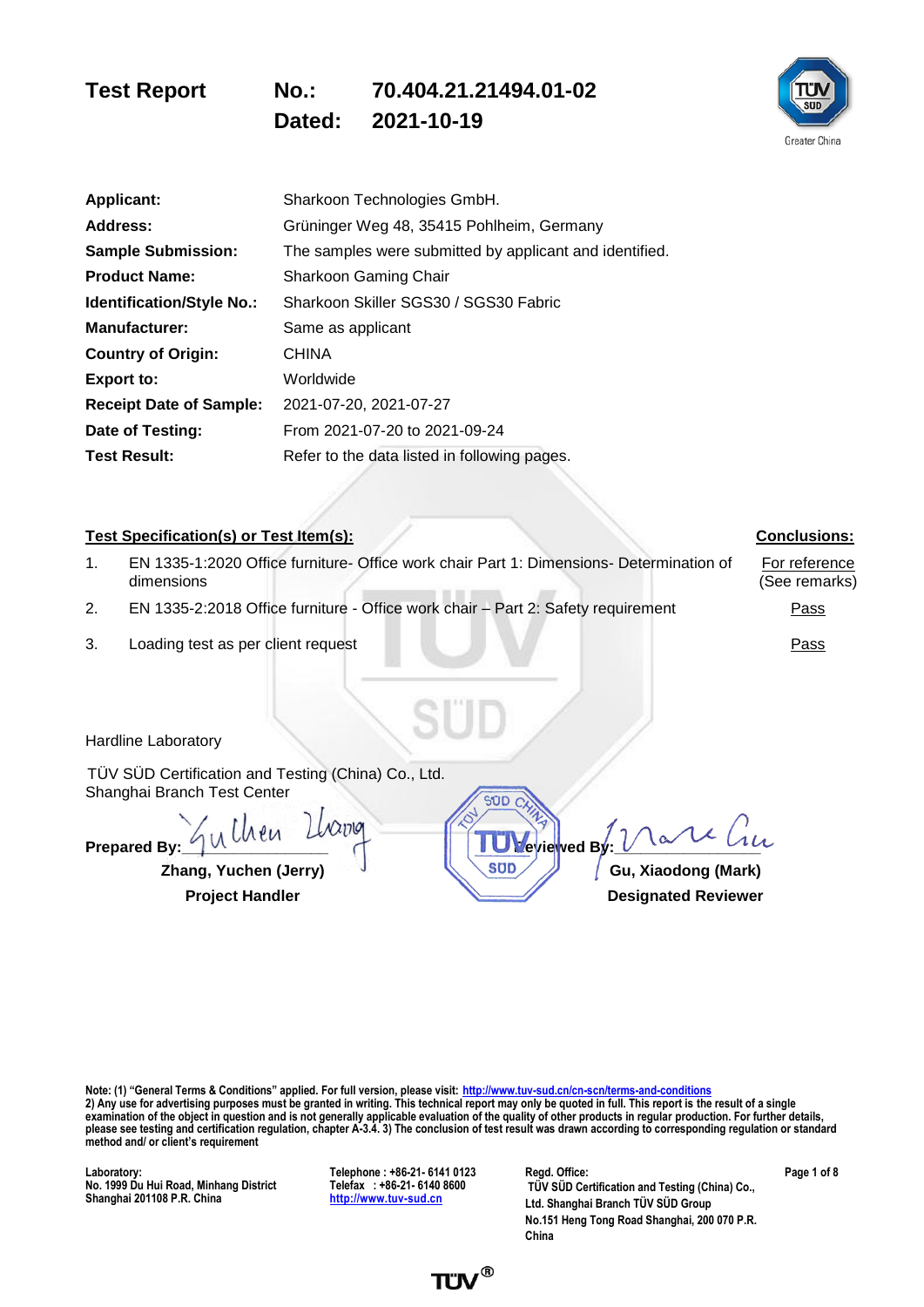**Dated: 2021-10-19**



**Description of the test subject:**

| 1            | <b>Product Description</b>      | Sharkoon Gaming Chair                     |
|--------------|---------------------------------|-------------------------------------------|
| $\mathbf{2}$ | <b>Dimensions / Weight</b>      | D708 x W775 x H1280~1370 (mm) / 22.4 (kg) |
|              | <b>Base Dimensions / Weight</b> | R358 x H76 (mm) / 2.3 (kg)                |
|              | Front view                      | Front view (the lowest position)          |
|              | A                               | $8$ models                                |
|              | Side view<br>$\frac{1}{2}$      | <b>Back view</b><br>m                     |
|              |                                 |                                           |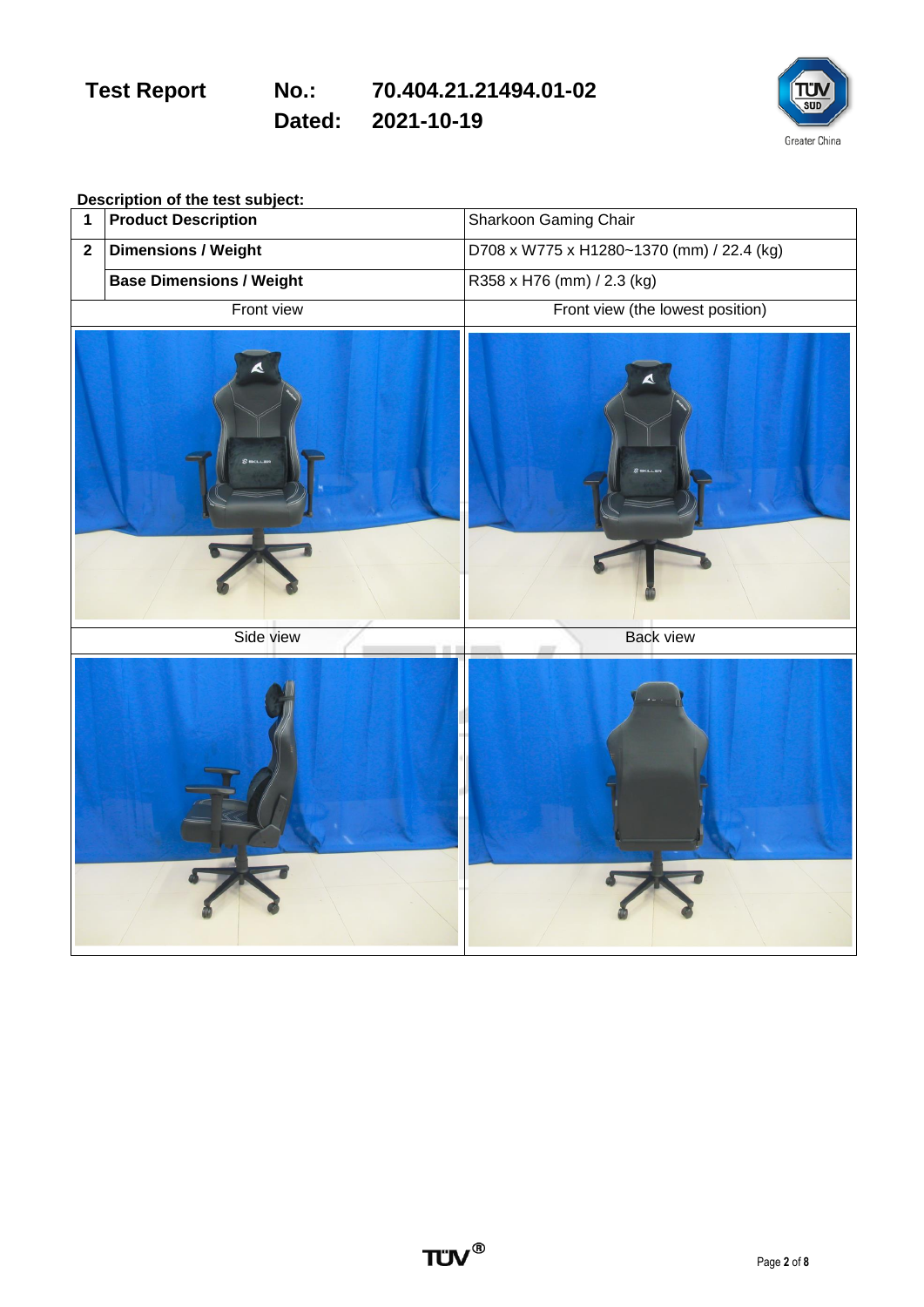Greater China

**Dated: 2021-10-19**

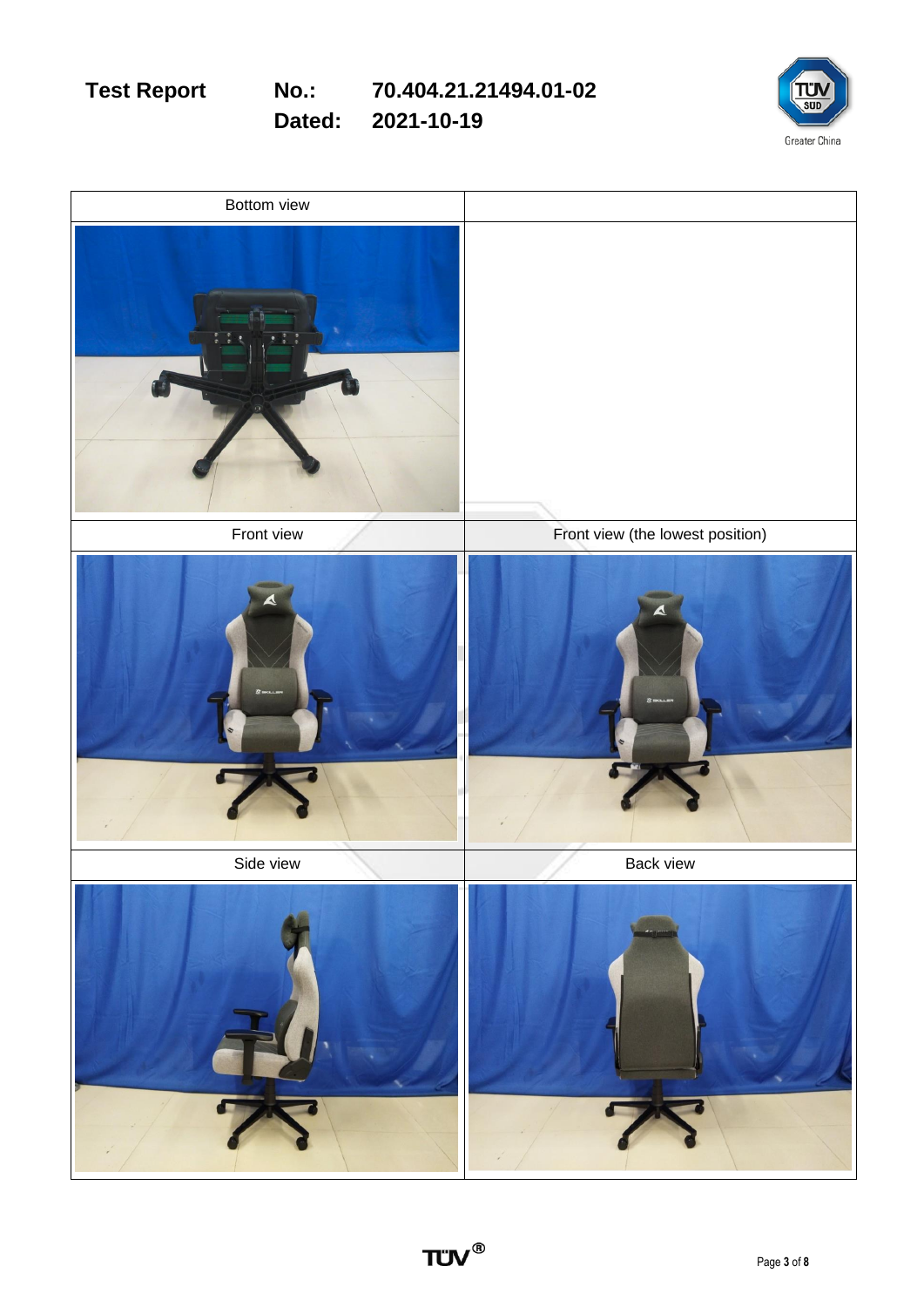

**Dated: 2021-10-19**



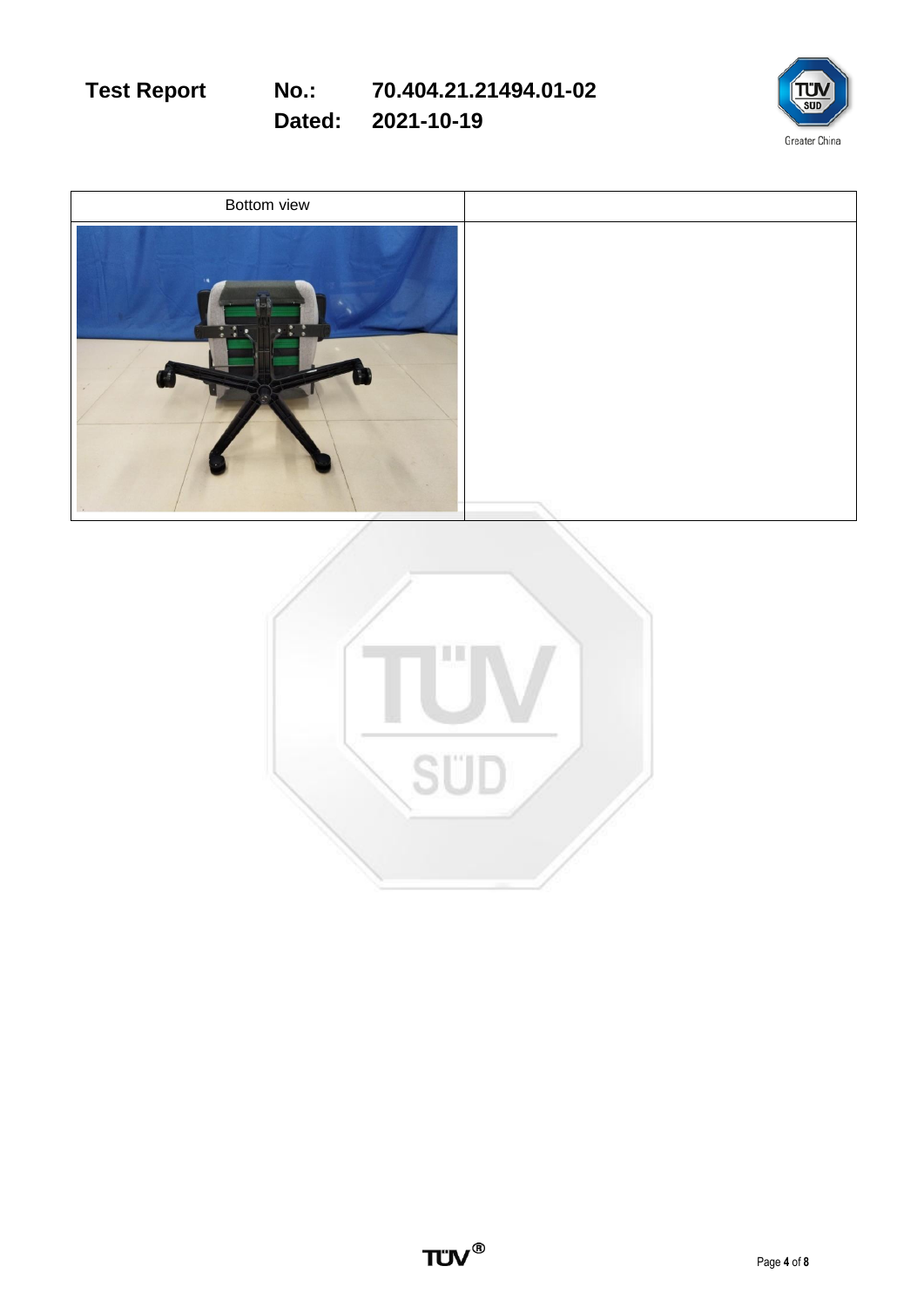Greater China

**Dated: 2021-10-19**

### **Test Results:**

### **1. EN 1335-1:2020 Office furniture- Office work chair part 1: Dimensions- Determination of dimensions**

| <b>Clause</b>  | <b>Requirement -Test</b>                                                                   | <b>Measuring result- Remark</b>                                   | <b>Evaluation</b> |
|----------------|--------------------------------------------------------------------------------------------|-------------------------------------------------------------------|-------------------|
| $\overline{7}$ | Measurement methods and procedures                                                         |                                                                   |                   |
|                | Height of lumbar support f                                                                 | $f = 160 - 200$ mm                                                | For reference     |
|                | Angle between seat and back y                                                              | $v < 90^\circ$                                                    | For reference     |
|                | Backrest inclination range I                                                               |                                                                   | N/A               |
|                | Seat pad angle e                                                                           | $e = -9.1 - -26.1^{\circ}$<br>Adjustment range: 17.0°             | For reference     |
|                | Seat height and sitting height a                                                           | $a_{min} = 390$ mm<br>$a_{max}$ = 480mm<br>Adjustment range: 90mm | For reference     |
|                | Depth of the seat b                                                                        | $b = 517$ mm                                                      | For reference     |
|                | Backrest height h                                                                          | $h = 885$ mm                                                      | For reference     |
|                | Maximum distance from the backrest to the front<br>of the armrests q                       | $q = 432$ mm                                                      | For reference     |
|                | Height of armrests p<br>u u                                                                | $p_{min} = 220$ mm<br>$P_{max} = 290$ mm                          | For reference     |
|                | Seat pad width d                                                                           | $d = 520$ mm                                                      | For reference     |
|                | Seat pad depth c                                                                           | $c = 565$ mm                                                      | For reference     |
|                | Backrest width j                                                                           | $i = 520$ mm                                                      | For reference     |
|                | Radius of backrest k                                                                       | $k < 400$ mm                                                      | For reference     |
|                | Armrest length n                                                                           | $n = 258$ mm                                                      | For reference     |
|                | Armrest width o                                                                            | $o = 91$ mm                                                       | For reference     |
|                | Minimum clearance between armrest assembly<br>when armrests are in their widest position r | $r = 548$ mm                                                      | For reference     |
|                | Clear distance between armrests pads z                                                     | $Z_{min} = 408$ mm<br>$z_{max} = 513$ mm                          | For reference     |
|                | Offset of the underframe s                                                                 | $s = 400$ mm                                                      | For reference     |
|                | Height of neck rest or head rest x                                                         |                                                                   | N/A               |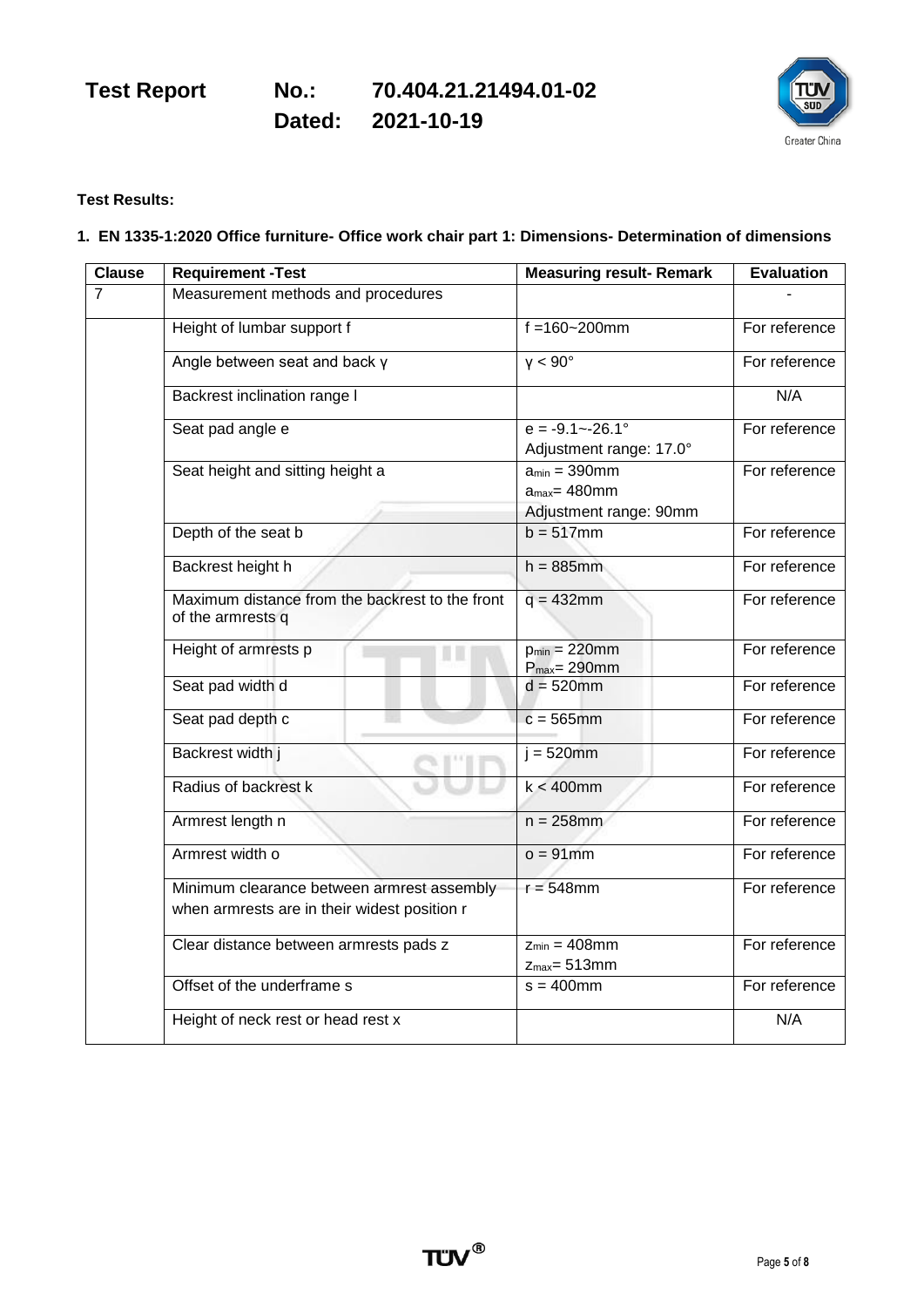**Dated: 2021-10-19**



### **2. EN 1335-2:2018 Office furniture - Office work chair – Part 2: Safety requirement**

| Item  | <b>Requirement-test item</b>                                                                                                                         | <b>Result, Remark</b> | <b>Evaluation</b> |
|-------|------------------------------------------------------------------------------------------------------------------------------------------------------|-----------------------|-------------------|
| 4     | Safety requirement                                                                                                                                   |                       | P                 |
| 4.1   | General                                                                                                                                              |                       | P                 |
| 4.2   | Shear and squeeze points                                                                                                                             |                       | P                 |
| 4.2.1 | Shear and squeeze points under influence of                                                                                                          |                       | P                 |
|       | powered mechanisms                                                                                                                                   |                       |                   |
| 4.2.2 | Shear and squeeze points during use                                                                                                                  |                       | P                 |
| 4.3   | Sequence of testing                                                                                                                                  |                       |                   |
| 4.4   | Stability tests and requirement                                                                                                                      | Not overturned        | P                 |
|       | Corner stability<br>EN 1022:2018, 7.3.3                                                                                                              | Not overturned        | P                 |
|       | Forward overturning<br>EN 1022:2018, 7.3.1                                                                                                           | Not overturned        | $\overline{P}$    |
|       | Forward overturning for chairs with footrests<br>EN 1022:2018, 7.3.2                                                                                 |                       | N/A               |
|       | Sideways overturning for chairs without arm<br>Rests<br>EN 1022:2018, 7.3.4                                                                          |                       | N/A               |
|       | Sideways overturning for chairs with arm rests<br>EN 1022:2018, 7.3.5.1 and 7.3.5.2                                                                  | Not overturned        | P                 |
|       | Rearwards overturning for chairs without back<br>rest inclination and for chairs with adjustable<br>backrest inclination that can be locked<br>7.3.6 | Not overturned        | P                 |
|       | Rearwards overturning for chairs with back rest<br>Inclination<br>EN 1022:2018, 7.4                                                                  | Not overturned        | P                 |
| 4.5   | Structural safety requirements                                                                                                                       |                       | P                 |
| 5     | Strength and durability                                                                                                                              |                       | P                 |
| 5.1   | General                                                                                                                                              |                       | P                 |
|       | Combined seat and back static load test                                                                                                              | Seat force: 1600N     | P                 |
|       | EN 1728:2012, 7.3                                                                                                                                    | Backrest force: 560N  |                   |
|       |                                                                                                                                                      | Cycles: 10            |                   |
|       | Seat front edge static load test                                                                                                                     | Force: 1600N          | P                 |
|       | EN 1728:2012, 7.4                                                                                                                                    | Cycles: 10            |                   |
|       | Foot rest static load test                                                                                                                           |                       | N/A               |
|       | EN 1728:2012, 7.8                                                                                                                                    |                       |                   |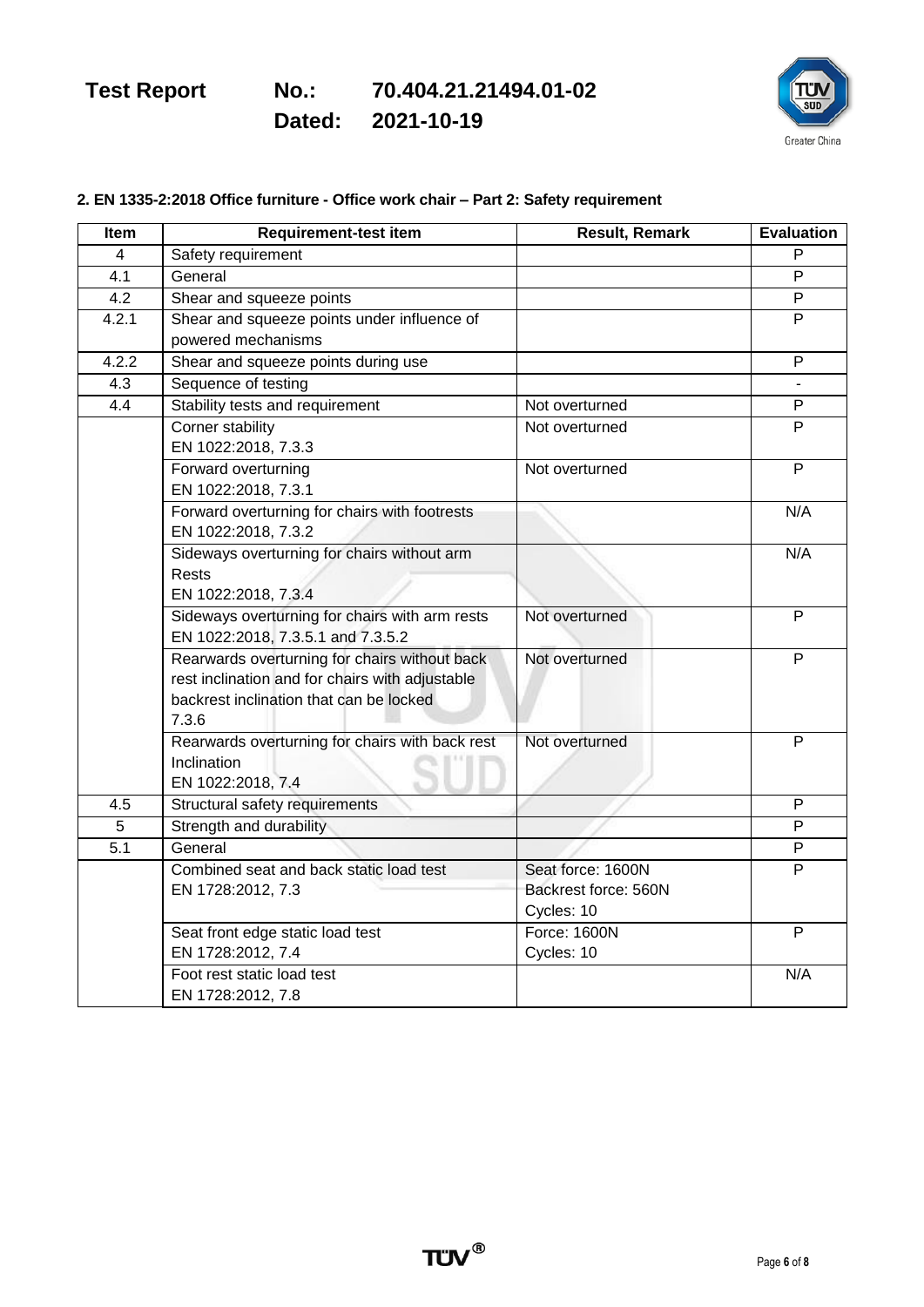**Dated: 2021-10-19**



| Seat and back durability                    |                                   | P |
|---------------------------------------------|-----------------------------------|---|
|                                             |                                   |   |
| EN 1728:2012, 7.9                           |                                   |   |
| Step 1: Loading point A                     | Force: 1500N                      |   |
|                                             | Cycles: 120000                    |   |
|                                             | Force: 1200N                      |   |
| Loading point B                             | Force: 320N                       |   |
|                                             | <b>Cycles: 80000</b>              |   |
| Step 3: Loading point J                     | Force: 1200N                      | P |
| Loading point E                             | Force: 320N                       |   |
|                                             | Cycles: 20000                     |   |
| Step 4: Loading point F                     | Force: 1200N                      |   |
| Loading point H                             | Force: 320N                       |   |
|                                             | <b>Cycles: 20000</b>              |   |
| Step 5: Loading point D and G               | Force: 1100N                      |   |
|                                             | <b>Cycles: 20000</b>              |   |
| Armrests durability                         | Force: 400N                       | P |
| EN 1728:2012, 7.10                          | <b>Cycles: 60000</b>              |   |
| Armrest downward static load test - central | Force: 750N                       | P |
| EN 1728:2012, 7.5                           | Cycles: 5                         |   |
|                                             | Force: 900N                       | P |
|                                             | Cycles: 5                         |   |
| Requirements                                |                                   | P |
| Rolling resistance test and requirements    | a) the castors are of identical   | P |
|                                             | construction                      |   |
|                                             | b) the rolling resistance was $>$ |   |
|                                             | 12N                               |   |
| Information for use                         | Information for use comply with   | P |
|                                             | requirement.                      |   |
|                                             | Step 2: Loading point C           |   |

#### **3. Loading test as per client request**

| <b>Item</b> | <b>Requirement-test item</b>                                                                                         | <b>Result, Remark</b>                    | <b>Evaluation</b> |
|-------------|----------------------------------------------------------------------------------------------------------------------|------------------------------------------|-------------------|
|             | In-house method<br>Apply 2182 N vertical load onto the seat load<br>position (per EN 1335) through seat loading pad. | No damage after test by visual<br>check. | Þ                 |
|             | Repeat 10 cycles.<br>No damage should be visual check after test.                                                    |                                          |                   |

Abbreviation: P=Pass; F=Fail; N/A = Not Applicable; N/T=Not Tested; N/R=Not Requested

### **Remarks:**

1. The dimension results of EN 1335-1: 2020 were not rated and just for reference data as per client request.